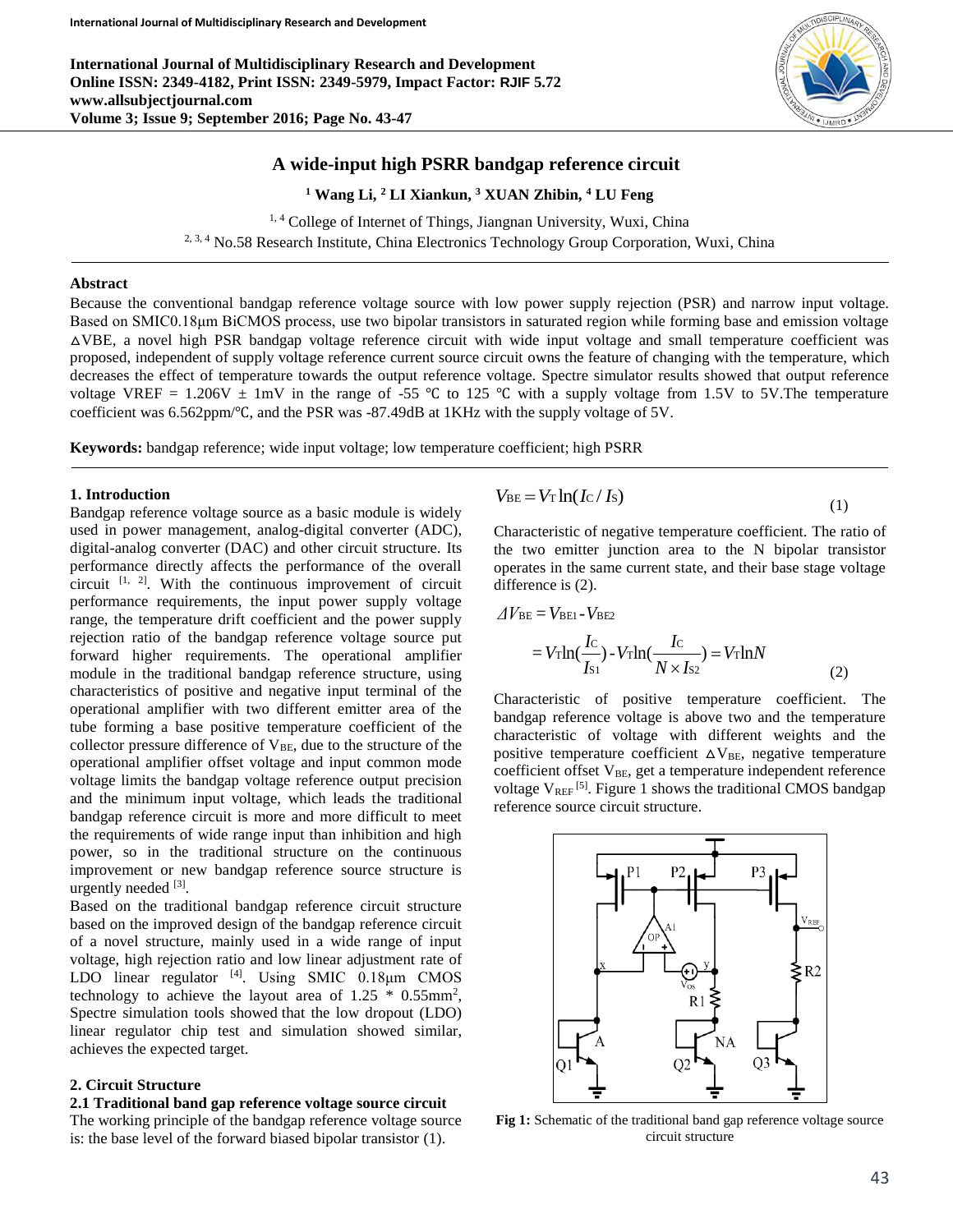In Figure 1, the amplifier A1 and transistors P1 and P2 form a negative feedback structure, the positive and negative input x, y operational amplifier two node voltage equal to the emitter area of more than two N bipolar transistors Q1, Q2 form a voltage across the resistor R1 (3).

$$
\Delta V_{\rm BE} = V_{\rm Ri} = V_{\rm BE, Q2} - V_{\rm BE, Q1}
$$
\n(3)

As the input current of the operational amplifier is zero, the positive temperature coefficient current flowing through the P2 is (4).

$$
I_{\rm P2} = \frac{\Delta V_{\rm BE}}{R_1} = \frac{V_{\rm T} \ln N}{R_1} \tag{4}
$$

Therefore,

$$
V_{\text{REF}} = V_{\text{BE, Q1}} + (1 + \frac{R_2}{R_1}) V_{\text{T}} \ln N
$$
 (5)

The appropriate  $R_1$ ,  $R_2$  and N values are selected to obtain the output reference voltage with zero temperature coefficient  $V_{REF}$ <sup>[5]</sup>. However, in the actual circuit, due to the CMOS process, affected by the operational amplifier offset voltage V<sub>OS</sub>, as shown in Figure 1, the positive and negative input voltage equal operational amplifier A1, get (6)and(7).

$$
V_{\text{BE},\,Q2} - V_{\text{OS}} = V_{\text{BE2},\,Q1} + R_1 I_{\text{P2}} \tag{6}
$$

$$
V_{\text{REF}} = V_{\text{BE, Q1}} + (1 + \frac{R_2}{R_1}) \cdot (V_{\text{T}} \ln N - V_{\text{OS}})
$$
\n(7)

The offset voltage is amplified, and the  $V_{OS}$  itself also changes with temperature, which has a serious impact on the output accuracy of the reference voltage  $[1]$ . On the other hand, bandgap voltage reference input voltage minimum common mode input voltage at the same time by the size of the operational amplifier and the output reference voltage limit, shown in Figure 1 the minimum input voltage structure (8).

$$
min(V_{DD}) = V_{TN} + 2V_{DSsat, P2} + V_{R2} \ge 1.6V
$$
 (8)

Based on the above analysis with the output precision and minimum input supply voltage limiting circuit operational amplifier structure in the bandgap reference circuit, in order to get a wide range of input, high PSRR bandgap reference voltage circuit and a low temperature coefficient, the need for further improvement of the circuit.

Based on the above analysis with the output precision and minimum input supply voltage limiting circuit operational amplifier structure in the bandgap reference circuit, in order to get a wide range of input, high PSRR bandgap reference voltage circuit and a low temperature coefficient, the need for further improvement of the circuit.

#### **2.2 Improved circuit and Implementation**

From the previous analysis, shows that the offset voltage and the minimum input voltage of the operational amplifier affect the output precision and the input voltage range of the bandgap reference. The traditional bandgap voltage reference circuit is improved, and a new structure of high performance bandgap reference voltage source circuit <sup>[5]</sup>. The improved band gap reference circuit is shown in figure 2.



**Fig 2:** the improved band gap reference source

As shown in figure 2, bipolar transistors Q1, Q2 instead of the traditional bandgap reference circuit in the differential input structure, detection of A and B point voltage. The transistor Q1and Q2, resistance  $R_1$ ,  $R_2$ , N7 and P19 so that the entire system loop in a deep negative feedback state. Through Q2,Q1 the emitter junction area of more than N times,bipolar transistors collector current is equal to the  $I_1=I_2$ , positive temperature coefficient of base-emitter voltage  $\Delta V_{BE}$  formed on the resistor  $R_2$ , produces a positive temperature coefficient current on  $R_2$ , is given by (9).

$$
I_{\text{R2}} = \Delta V_{\text{BE}} / R_2 = V_{\text{T}} \times \frac{\ln N}{R_2}
$$
\n(9)

The structure avoids imbalance the piezoelectric effect on the circuit. The second stage amplifier structure of the circuit of the N7 is improved, and the circuit gain and the power supply rejection ratio are improved. The introduction of the Miller compensation capacitor  $C_1$  makes the system loop more stable. In order to provide a stable current and voltage bias for the core circuit, a constant current source bias circuit with a startup circuit is introduced, and the designed band gap reference voltage source is shown in Figure 3. The current circuit  $I_1 \sim I_3$  is P7~P9, P16~P18 current mirror structure; the current mirror structure has the advantages of higher precision,while the P1~P5 and P7~P9 to suppress the ripple interference from the power supply voltage, improve the power supply rejection ratio. As shown in Figure 3, the minimum input supply voltage of the bandgap reference circuit is lower, and a high power supply rejection ratio is achieved at the same time to achieve a wide range input, and the minimum input supply voltage of the structure is (10).

$$
\min(V_{DD}) = V_{REF} + V_{SDsat, P6} + V_{SDtri, P4}
$$
\n(10)

The N2 width ratio is K times of the N1, and the resistance R, N1 and N2 constitute the micro current source independent of the supply voltage, and the current of the resistance R is (11).

$$
I_{\rm R} = \frac{V_{\rm gs, N1} - V_{\rm gs, N2}}{R}
$$
 (11)

P1~P3, P11~P13 composed of I4=I5=I6's current mirror structure was obtained (12).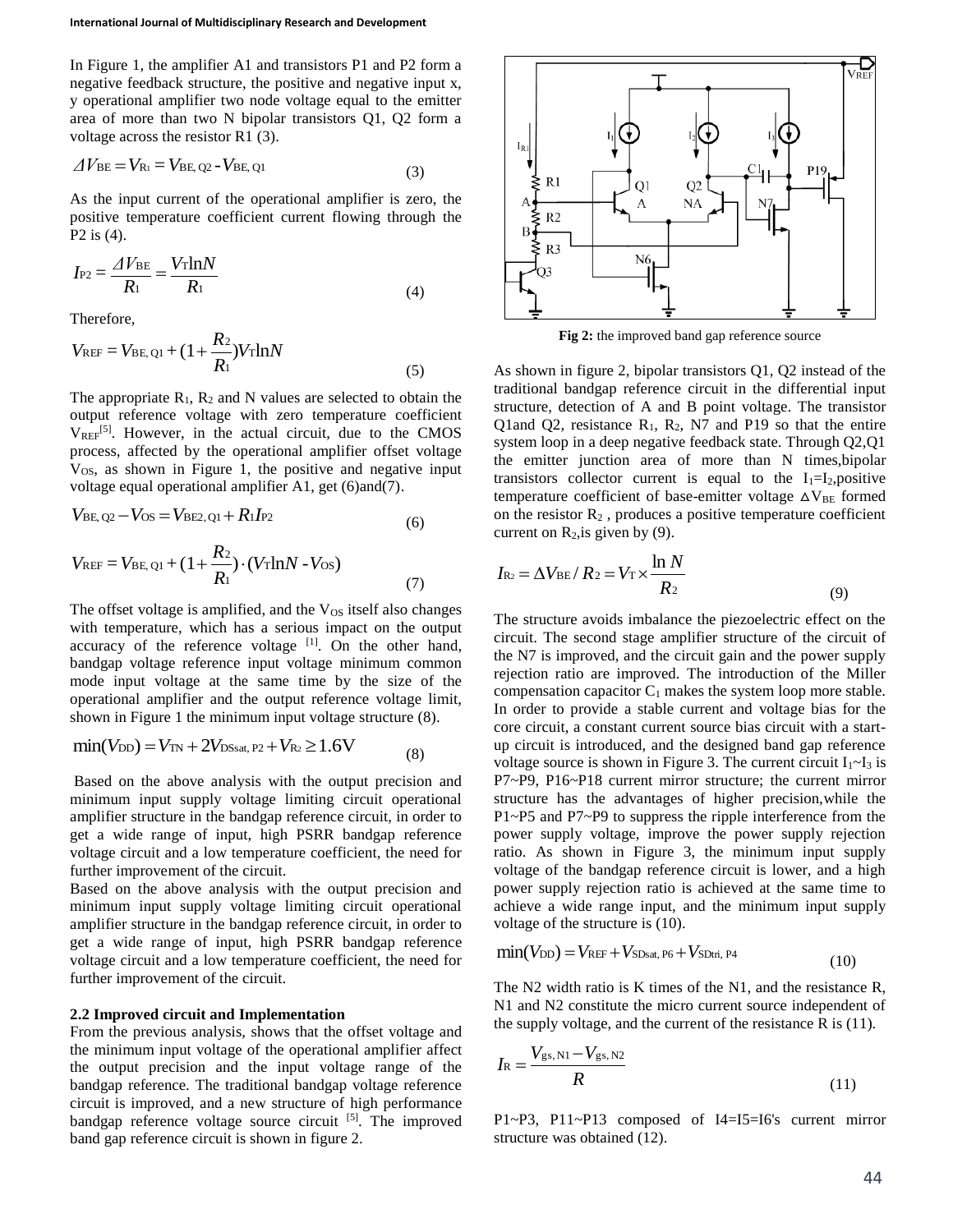$$
I_{\rm R} = \frac{2(1 - \frac{1}{\sqrt{K}})^2 L}{\mu_0 C_{ox} W} \times \frac{1}{R^2}
$$
 (12)

The current has a positive temperature coefficient characteristic. When the circuit is started, no current flowing through the resistor Rs,  $V_{\text{Rs}}=0V$ , so that the P1~P3, P11~P13 begin working,  $V_{Rs}$  rise, after the start of the stability of the current resistance of the resistor Rs is ignored, the start circuit structure is simple and practical. The N4, N5, P4~P6, P14 and P15 are composed of reference current source is independent of the supply voltage, which has the same temperature characteristics as the current source  $I_R$ . When  $V_{REF}$  was reduced,  $I_{R1}$  current decreases,  $V_{BE}$  decreases, P19 gate voltage increases, I<sub>P19</sub> decreases and the reference current source  $I_{SS}$  to branch current  $I_{R1}$  increased; On the contrary, when the  $I_{R1}$  increases when  $I_{P19}$  increases, the decrease of  $I_{R1}$ . With the increase of temperature of T, reference current source is increased with the increase of temperature, so  $V_{REF}$ increased. While  $V_{BE}$  led to an increase in I<sub>P19</sub> current compensation reference current source to increase the amount of is increases, the reduced temperature change effect on the bandgap reference output so that the output is more stable, improve the power supply rejection ratio. In Figure 3, the effect of the base level current of the transistor is neglected. Select the appropriate  $R_1$ ,  $R_2$ ,  $R_3$  and N to obtain the zero temperature coefficient of the reference voltage (13).

$$
V_{\text{REF}} = V_{\text{BE, Q3}} + I_{\text{R1}}(R_1 + R_2 + R_3)
$$
  
=  $V_{\text{BE, Q3}} + (\frac{R_1 + R_2 + R_3}{R_2})V_{\text{T}} \cdot \ln N$  (13)



**Fig 3:** Schematic of the implemented BGR circuit.

#### **3. Simulation Results**

SMIC process simulation of the bandgap reference voltage source using 0.18μm Spectre process parameters. The simulation results are as follows:

In the power supply voltage of 1.5V, 3.3V and 5V in three cases, the output voltage with temperature in the range of - 55℃ ~125℃ change curve as shown in figure 4. Figure 4 can be seen in the temperature range from -55℃ ~125℃ under the condition of the input power supply voltage is 1.5V, 3.3V and  $5V$  in three cases of  $V_{REF}$  reference output voltage value of  $1.206V + 1mV$ , output voltage temperature coefficient were 12.18ppm/℃, 8.497ppm/℃ and 6.658ppm/℃. The simulation results showed that the bandgap has the properties of low temperature drift in a wide input range, extreme temperature range.



**Fig 4:** 1.5V, 3.3V and 5V input reference voltage with temperature change curve.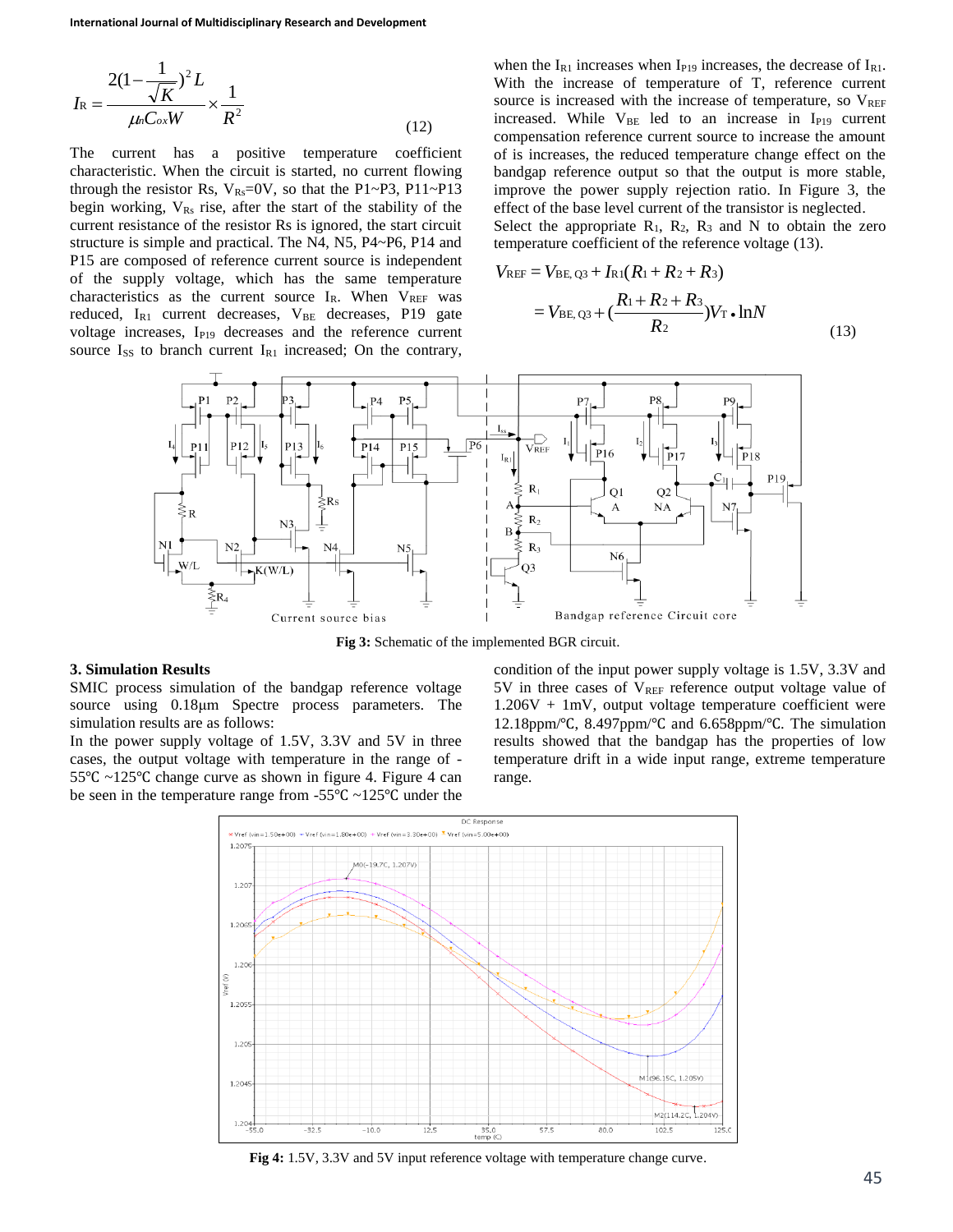Figure 5 the small signal characteristic curve of the band gap reference circuit. In the typical process model (TT) under 25℃, the circuit in the frequency range of 1Hz~1MHz scanning, figure 5 shows that the power supply of AC small signal bandgap reference with the inhibition ratio in the 1KHz frequency is -87.49dB,meet the design requirements.



**Fig 5:** characteristic curve of AC small signal with band gap reference source

In room temperature 25℃ case, the reference output voltage with the supply voltage range from the  $0V~5V$  curve as shown in Figure 6, Figure 6 simulation results for  $V_{REF}$  benchmark output began to stabilize at 1.206V from the input supply voltage range of 1.5V~5V, the error is less than 1mV.



**Fig 6:** variation curve of reference voltage with power supply voltage 0V~5V

The influence of layout design performance bandgap also decided the result of success. Considering the influence of layout design parameters on the performance of the circuit, the layout of the layout and the redundancy of the device are used to minimize the effects of the process parameters. The bandgap reference circuit with LDO linear regulator chip test,

the input power supply voltage at 1.5V, 3.3V and 5V under the condition of temperature measured at 25 ℃ and 75℃ when the reference output as shown in table I. As can be seen from the table I, the band gap reference has a stable baseline output of about 1.2V in a wide range of input voltage.